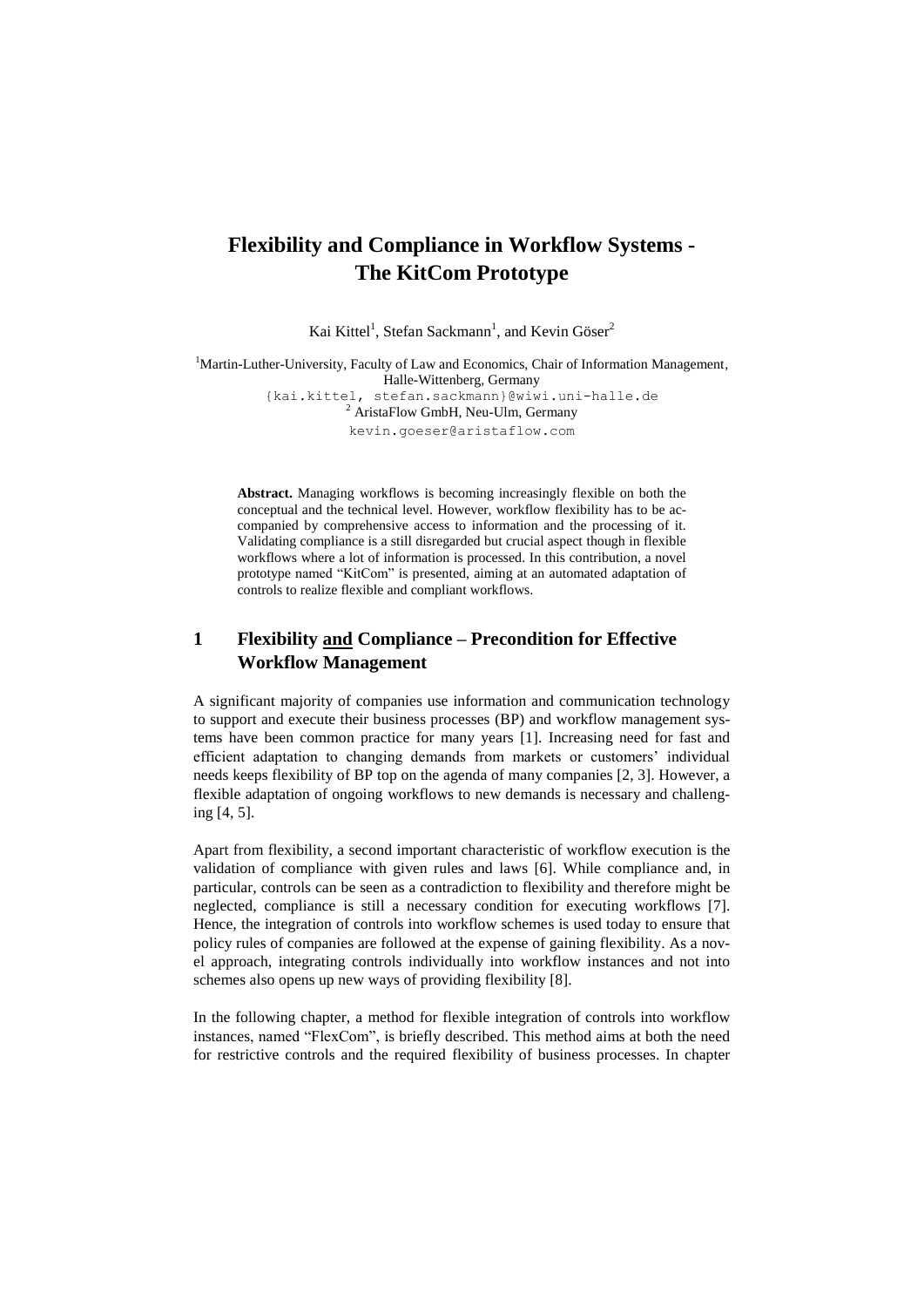three, a novel prototype called "KitCom" is presented, which is an implementation of the summarized model-based method of chapter two. This contribution then ends with a short conclusion.

## **2 Flexibility and Compliance in Workflow Systems**

The main challenge to satisfy both the need for flexibility and the compliance to policy rules is the integration of control activities into workflows during execution without disturbing them. The development of new methods and tools for changing workflows "on the fly" according to actual environmental conditions and without violating compliance requirements is an emerging field of research [\[7,](#page-6-0) [9-11\]](#page-6-2). The basic idea of our approach is to provide a methodic basis for identifying and adapting effective control activities on the level of individual instances of processes (For more details see [\[8,](#page-6-1) [12-14\]](#page-6-3)).

The model-based "FlexCom" approach that is briefly presented in the following includes two main areas: firstly, the definition of reference controls that shows a way of how control activities can be executed. It basically separates workflows and controls at the construction time of the model. Secondly, an approach is presented for integrating control activities into workflows "on the fly" at run time.

#### **2.1 Definition of Reference Controls**

The generic starting point for a methodic integration of control activities into workflows is the definition of (formal) compliance requirements. For each compliance requirement, at least one or a set of general reference controls has to be defined. Such reference controls can be seen as a template where activities and objects involved as well as the general structure of the controls are already designed [\[14\]](#page-6-4). For instance, the "second set of eyes" principle (compliance requirement) can be performed in several ways: it can be realized as a sequential execution of control activities or with two control activities in parallel. Furthermore, it can be performed executing two control activities successively or with other workflow activities in between. This template has to be substantiated at the moment when the reference control is instantiated. Thus, reference controls are similar to the schema of workflows which can produce several instances if executed [\[15\]](#page-6-5) and can be modeled with the same tools [\[16\]](#page-6-6). When all relevant reference controls are defined, the selection of appropriate controls and their integration into the workflow is the next consecutive step.

#### **2.2 Integrating Controls into Workflows "on the fly"**

A flexible integration of reference controls in the form of concrete control activities into workflow instances during their execution has a significant advantage: there is more information available than at design time. Such information can be used for adapting a workflow and control activities to the actual process context, for instance to implement control activities. Furthermore, the integration "on the fly" allows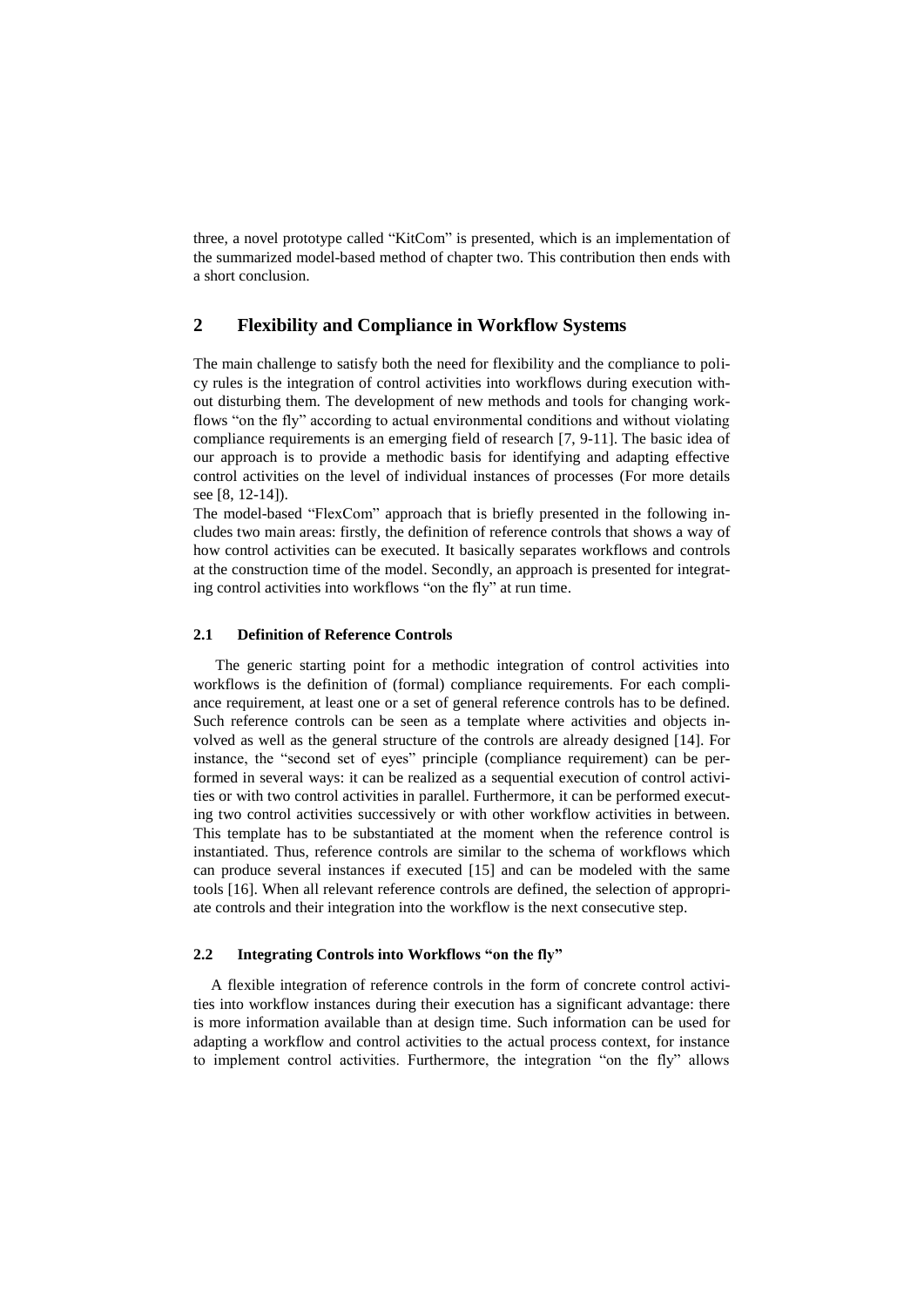control activities to be integrated only if they are actually needed in a specific instance and, consequently, can reduce the complexity of business process execution.

For realizing such an integration "on the fly", information such as inputs, outputs, or the timeframe, which define the setting for the control activities, have to be taken into account [\[14\]](#page-6-4): validity period, activities as precondition, and/or activities as postcondition have to be defined. This additional information is saved as part of the reference controls and called control parameters. Using all these pieces of information makes it possible to identify points for integrating concrete control activities into workflows by the help of automated search algorithms. Therefore, the control parameters saved for each reference control have to be checked against the workflow instance information. Since there might be many points in a workflow where integration is theoretically possible, a reduction to efficient control points can be achieved by known methods already used by companies for many years: for instance by path analytics calculating the so-called critical path [\[17\]](#page-6-7). In a first step, we integrate the controls as early as possible following a [prudence](http://dict.leo.org/ende?lp=ende&p=DOKJAA&search=prudence&trestr=0x8001) [principle,](http://dict.leo.org/ende?lp=ende&p=DOKJAA&search=principle&trestr=0x8001) while identifying the optimal integration point is part of current research.

# **3 The KitCom Prototype**

A prototype called KitCom was created to integrate reference controls "on the fly" into ongoing workflow instances. Following the FlexCom approach, the prototype requires two parts: first, reference controls, including the definition of situations in the workflow instance where an injection of reference controls is necessary, have to be modeled, e.g., by a compliance officer. Secondly, the execution engine of a workflow management system needs to be extended to automatically perform the modeled actions and integrate the modeled reference controls (see Fig. 1).



**Fig. 1.** The two conceptual parts of KitCom

Therefore, we extend the Aristaflow BPM Platform [\[18,](#page-6-8) [19\]](#page-6-9): On the client side, the Process Template Editor is extended for modeling reference controls. On the server side, the so-called LogManager is extended for intercepting execution events.

To easily follow the working of KitCom, an exemplary workflow (activities if an invoice is received) will be presented and a control (orders above 5,000€ which are captured by the user "Meyer13" must be checked) will explain the working of the method. In a first step, a process designer has to create and develop the workflow in the Process Template Editor as shown in Fig. 2.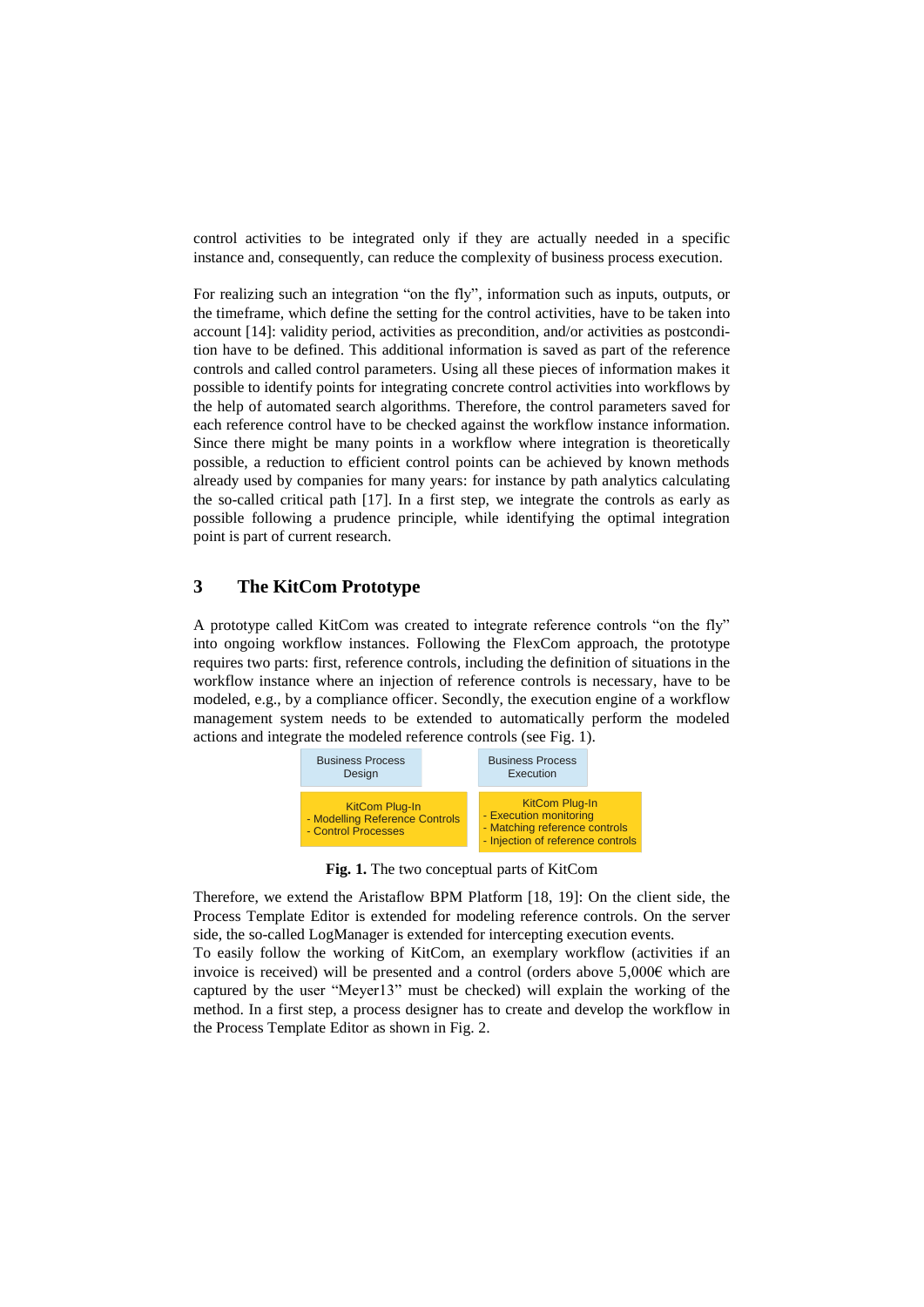

**Fig. 2.** Example Workflow created with the AristaFlow Process Template Editor

In a second step, a compliance officer has to create and define a reference control. In the simple example, only one control activity is defined: An accounts clerk has to compare the invoice amount with the condition of the contract (see Fig. 3). Since the AristaFlow Process Template Editor is implemented using Eclipse RCP, it can be easily extended with additional plug-ins (Reference Control Editor, Control Process Repository, Control Parameter). Therefore, a separate view in the AristaFlow Process Template Editor was created.



**Fig. 3.** Exemplary Reference Control in KitCom

Subsequently, the definitions of the control parameters have to be made in the extended Process Template Editor (see Fig. 4).

| AristaFlow Process Template Editor                                                                                                                              |                                                                                   |                                  |                      |                          |                     |                     |            |                                             |                                       |                            |  |               |
|-----------------------------------------------------------------------------------------------------------------------------------------------------------------|-----------------------------------------------------------------------------------|----------------------------------|----------------------|--------------------------|---------------------|---------------------|------------|---------------------------------------------|---------------------------------------|----------------------------|--|---------------|
| File Edit Window Help                                                                                                                                           |                                                                                   |                                  |                      |                          |                     |                     |            |                                             |                                       |                            |  |               |
| $\mathbf{C}^{\bullet} \cdot \mathbf{B} \boxplus \mathbf{B}$                                                                                                     |                                                                                   | <b>Run Template</b>              |                      |                          |                     |                     |            |                                             |                                       |                            |  |               |
| € Lo <b>El</b> Act <b>{</b> <sub>1</sub> Pr <b>● GP ● KP</b> 23 <del>■</del>                                                                                    | $ -$<br>20 KP - orders Meyer13 (KP - orders Meyer13 v1)<br>KP - orders Meyer13 23 |                                  |                      |                          |                     |                     |            |                                             | Palette View 23                       | 中日                         |  |               |
| Name                                                                                                                                                            | Version Created Last                                                              |                                  | <b>Funktion</b>      | Name                     | Operation           |                     |            | Wert                                        |                                       | A nalette is not available |  |               |
| <b>A</b> Development Reposit                                                                                                                                    | <b>DATEN</b><br>invoice amount                                                    |                                  |                      | $\overline{\phantom{a}}$ |                     |                     | 5000       | o                                           | Change Operations 23                  | $=$ $-$                    |  |               |
| <b>T</b> KP - Bestellmenge                                                                                                                                      | ORG<br>User                                                                       |                                  |                      | $=$                      |                     |                     | Meyer13    | п                                           | $\blacktriangleright$ Insert Elements |                            |  |               |
| a T KP - orders Meyer<br><b>EX KP - orders M 1</b>                                                                                                              | 14.02.2. 14.02.2.                                                                 |                                  |                      |                          |                     |                     |            |                                             |                                       | <b>A P</b> Insert Node     |  |               |
| . T VD . Drittimon                                                                                                                                              |                                                                                   | $\epsilon$<br>m                  |                      |                          |                     |                     |            |                                             |                                       | $-221$                     |  |               |
| $\sim -1$<br>8 Hide Outdated<br>Properties   Problems   Check Report   Prozessvorlagenverwaltung 23<br><b>BE Outline De Data Elements (B) Nodes Controls 23</b> |                                                                                   |                                  |                      |                          |                     |                     |            |                                             |                                       |                            |  | $\sim$ $\Box$ |
| ▲ Controls<br>Schnellsuche                                                                                                                                      |                                                                                   |                                  |                      |                          |                     |                     |            |                                             |                                       |                            |  |               |
| Name                                                                                                                                                            | <b>Beschreibung</b>                                                               | Prozesstvo                       | Version              |                          | Veraltet / Subproz. | Startbar / Subproz. | Vera -     | <b>Kontrollprozess</b><br>KP - Bestellmenge |                                       |                            |  |               |
| ePass                                                                                                                                                           | $GP - ePass$                                                                      |                                  |                      |                          | nein / nein         | ja / nein           |            | sup-                                        | KP - orders Meyer13                   |                            |  |               |
| GP - KH - ExaminationProcess-2 Simple examin                                                                                                                    |                                                                                   | GP - KH - ExaminationProcess-2 1 |                      |                          | nein / nein         | ia / nein           | <b>SUD</b> | <b>EX KP - Prüfung</b>                      |                                       |                            |  |               |
| GP - Materialanfrage                                                                                                                                            |                                                                                   |                                  | GP - Materialanfrage |                          | nein / nein         | ja / nein           |            | $SUDL =$                                    |                                       |                            |  |               |
| m                                                                                                                                                               |                                                                                   |                                  |                      |                          |                     |                     |            |                                             |                                       |                            |  |               |
| YP.                                                                                                                                                             |                                                                                   |                                  |                      |                          |                     |                     |            |                                             |                                       |                            |  |               |

**Fig. 4.** Control Parameter Part in KitCom

Defining all three parts (Figs. 2, 3, and 4) then allows the execution of the workflow and should ensure compliance throughout its execution. Therefore, all events concerning the execution and adaptations of the ongoing workflow instance need to be monitored by KitCom. Within the AristaFlow Platform, all these events, e.g. start of a new workflow instance, finishing a workflow step, etc., are centrally logged in the Execution History, using the Log Manager Service of the platform. The Execution History is updated synchronously and the Log Manager Service is extensible. Therefore, the ideal place for KitCom is on the execution/server side. The information of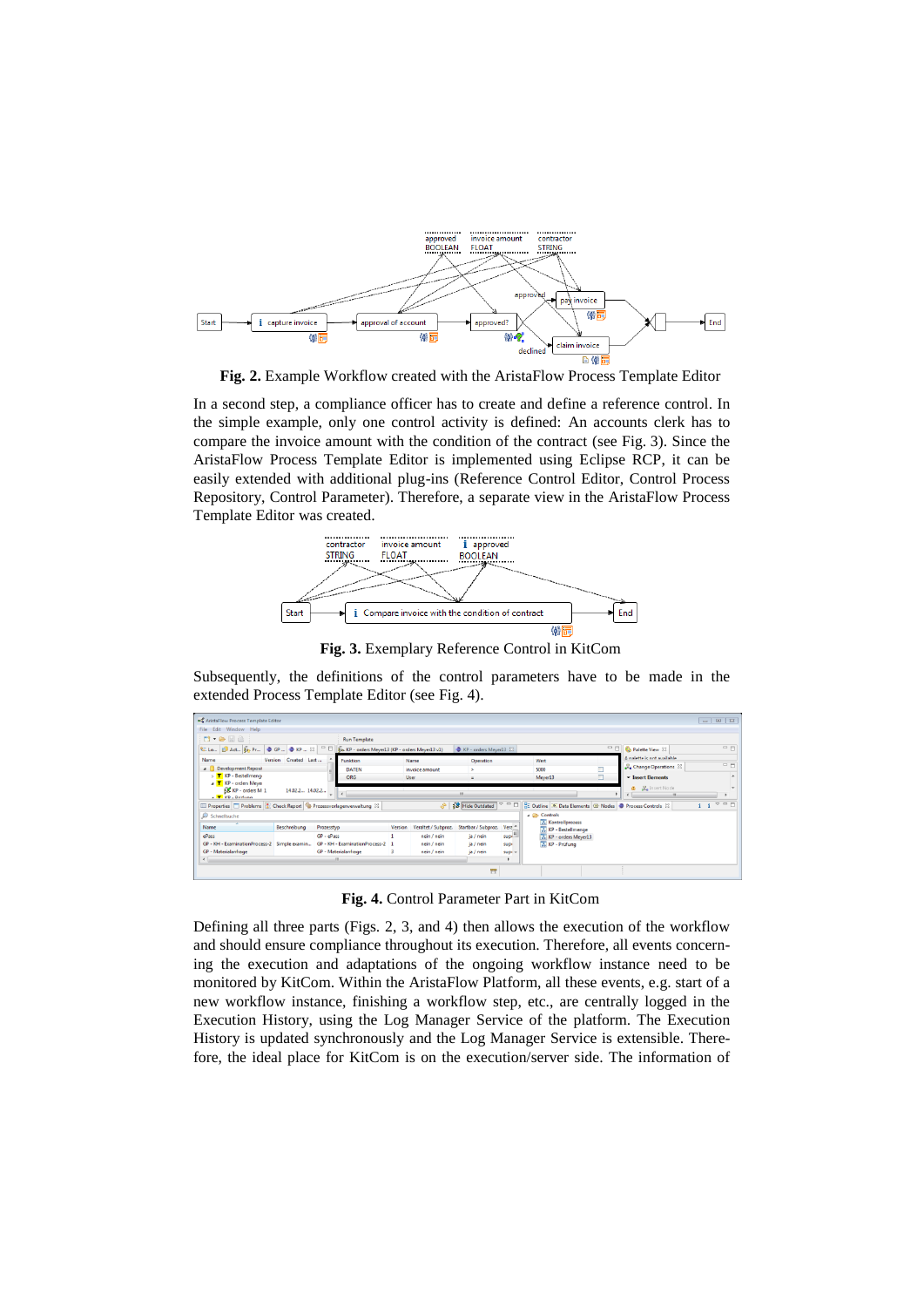execution events in the extended Log Manager is used for identifying relevant reference controls. If the requirement of a control is detected, the execution of the workflow instance is suspended. Using the API for adhoc-deviations [\[20\]](#page-6-10), the control is injected into the workflow instance. Fig. 5 shows an overview of the architecture of our KitCom prototype (white/blue fields are the original components of AristaFlow, grey/yellow fields are the extensions characterizing KitCom).



**Fig. 5.** KitCom: prototype architecture

After the injection of the control activities, the execution of the workflow instance is resumed. The prototype works as follows: Firstly, the workflow without control is started (see Fig. 5).



**Fig. 6.** Usual Workflow Execution with the Software AristaFlow

Secondly, if the user "Meyer13" captures an invoice with an amount above 5,000€, the reference control will automatically be integrated as a sub-process called "Kontrolle" shown in Fig. 6, following the definition of reference controls and control parameters (Figs. 3 and 4).



**Fig. 7.** Automatic Integration of the Reference Control into the Workflow Instance through KitCom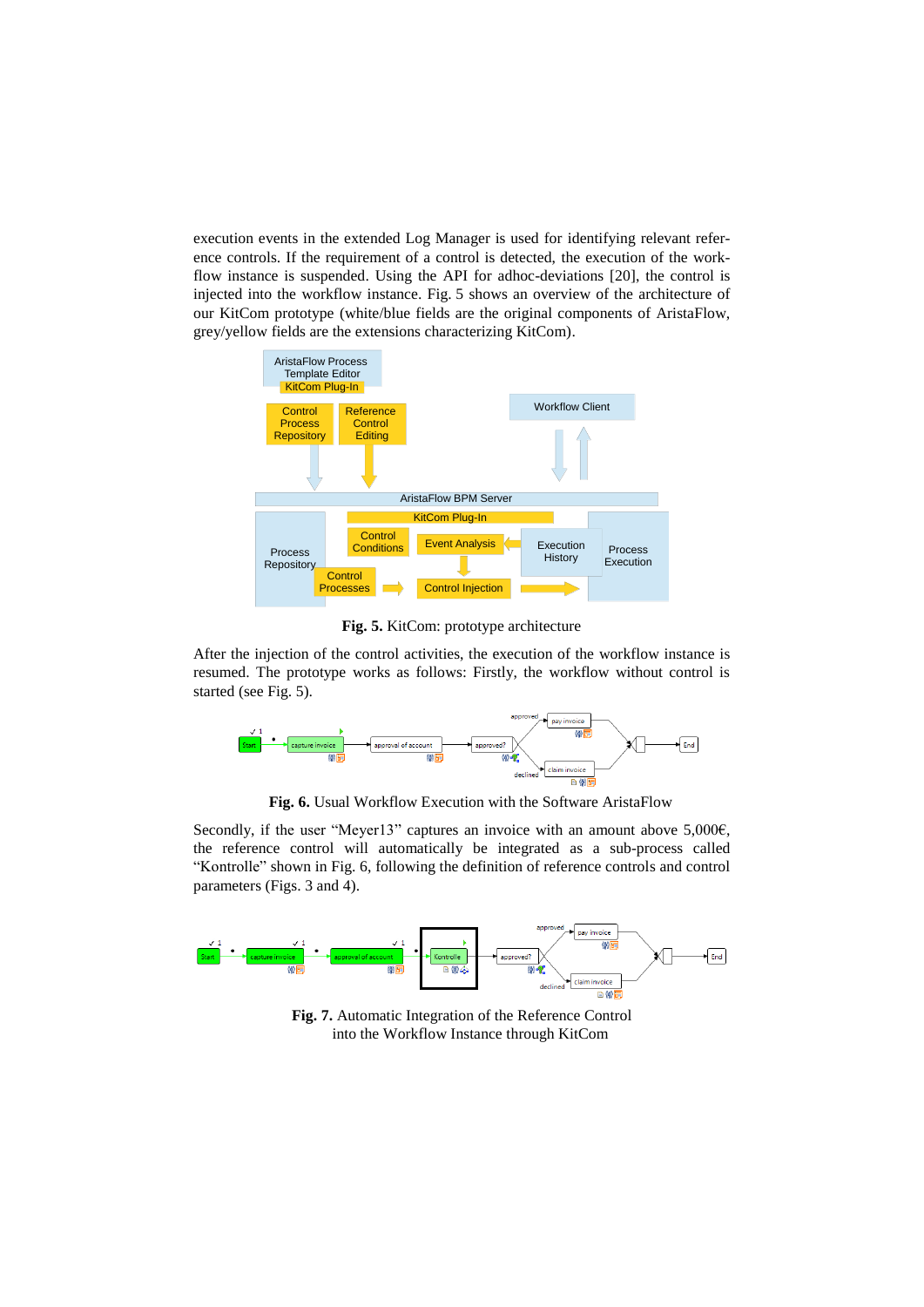While only one demonstration example is shown in this chapter, a lot of other information can already be integrated with KitCom. Known approaches on business process compliance provide several criteria for modeling controls, such as the COMPAS project [\[21\]](#page-6-11), which identifies generic criteria on the basis of a comprehensive compliance legislation review. Other authors, such as [\[10,](#page-6-12) [22,](#page-6-13) [23\]](#page-6-14) identify generic criteria, too. As aggregated in [\[14\]](#page-6-4), all these control parameters can be defined as control parameters in KitCom.

Although the underlying control model of the approach presented is very general and obviously requires a more dedicated analysis, the prototype has the general functionality for integrating control activities into workflows during execution to satisfy both the need for flexibility and the compliance to policy rules.

### **4 Summary and Outlook**

The aim of this contribution was to present the novel KitCom prototype, which is based on a method to flexibly integrate controls into workflows in an automatic manner. While the working of the prototype was only shown with one demonstration example in this contribution, KitCom is a promising application for integrating any kind of control activities into workflows during execution. The solution is independent of the implementation of a Workflow Client, since it integrates directly into the process engine. The screenshots show the AristaFlow Workflow Client. However, the prototype implementation also works for any custom Workflow Client implementation. Future research has obviously to be carried out with regard to a more dedicated control model, e.g. by adapting our approach to existing control taxonomies. Further extensions of the prototype are also required to meet more realistic and complex compliance goals, for instance by aiming to include control actions such as limitation of the users, who may execute a process step only in a special timeframe or when a process step may be delegated, etc. In conclusion, KitCom is seen as a promising next step in automating compliance that helps to react in an automatic manner – if business processes need to remain flexible.

### **References**

- <span id="page-5-0"></span>1. Sackmann, S., Strüker, J.: Electronic Commerce Enquete 2005: 10 Jahre E-Commerce: Eine stille Revolution in deutschen Unternehmen. Konradin-IT-Verlag, Leinfelden (2005)
- <span id="page-5-1"></span>2. Buchwald, S., Bauer, T., Reichert, M.: Flexible Prozessapplikationen in Serviceorientierten Architekturen–Ein Überblick. (2011)
- <span id="page-5-2"></span>3. Müller, T.: Zukunftsthema Geschäftsprozessmanagement. PricewaterhouseCoopers AG (2011)
- <span id="page-5-3"></span>4. Smith, H., Fingar, P.: Business process management: the third wave. Meghan-Kiffer Press Tampa, FL (2003)
- <span id="page-5-4"></span>5. van der Aalst, W.M.P., Weske, M., Grünbauer, D.: Case handling: a new paradigm for business process support. Data Knowl Eng 53, 129-162 (2005)
- <span id="page-5-5"></span>6. Cannon, J., Byers, M.: Compliance deconstructed. Queue 4, 30-37 (2006)